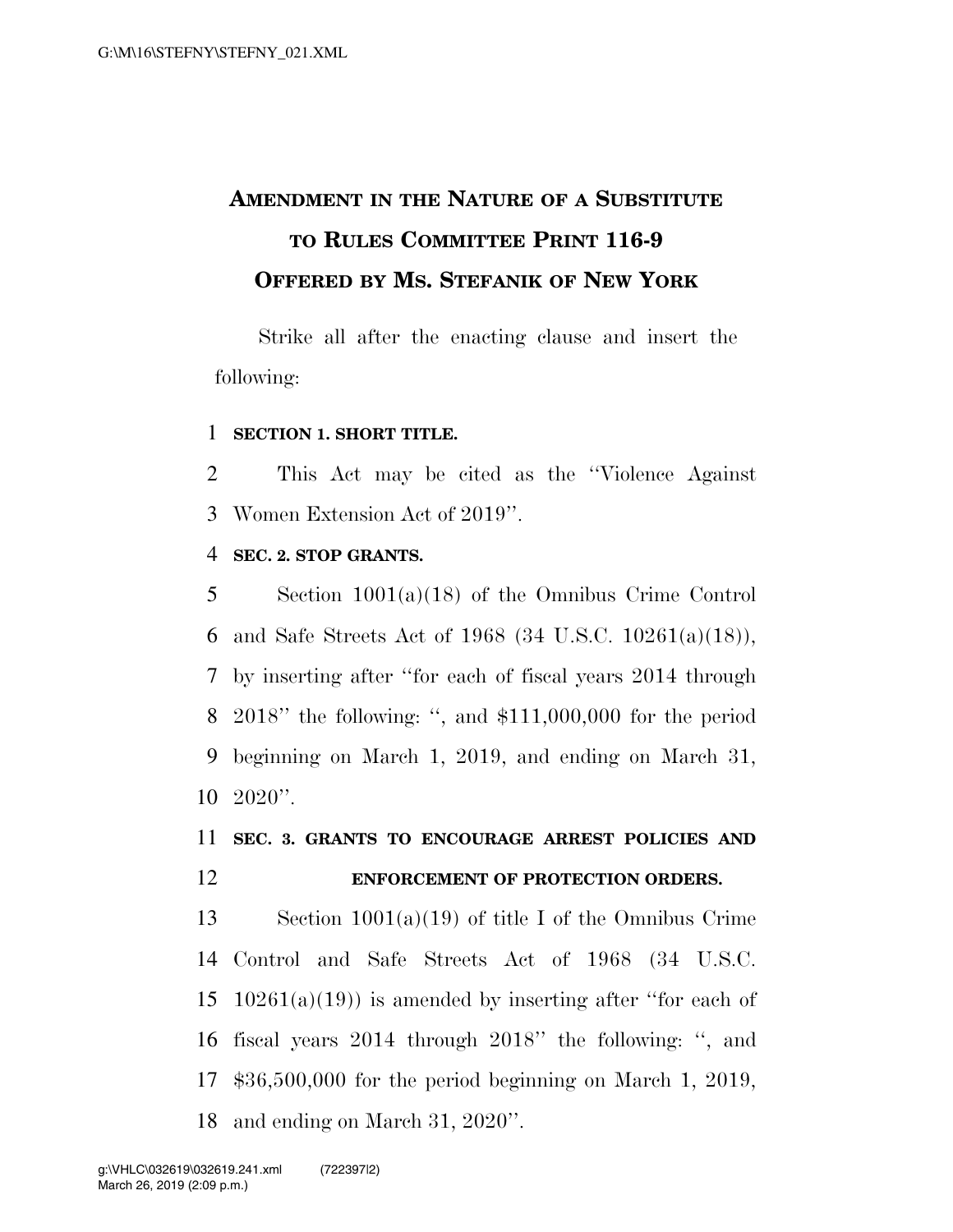### **SEC. 4. LEGAL ASSISTANCE FOR VICTIMS.**

 Section 1201(f)(1) of the Violence Against Women 3 Act of 2000 (34 U.S.C. 20121 $(f)(1)$ ) is amended by insert- ing after ''for each of fiscal years 2014 through 2018'' the following: '', and \$28,500,000 for the period beginning on March 1, 2019, and ending on March 31, 2020''.

## **SEC. 5. GRANTS TO SUPPORT FAMILIES IN THE JUSTICE SYSTEM.**

 Section 1301(e) of the Violence Against Women Act of 2000 (34 U.S.C. 12464(e)) is amended by inserting after ''for each of fiscal years 2014 through 2018'' the following: '', and \$11,000,000 for the period beginning on March 1, 2019, and ending on March 31, 2020''.

### **SEC. 6. SEX OFFENDER MANAGEMENT.**

 Section 40152(c) of the Violence Against Women Act of 1994 (34 U.S.C. 12311(c)) is amended by inserting after ''for each of fiscal years 2014 through 2018'' the following: '', and \$2,500,000 for the period beginning on March 1, 2019, and ending on March 31, 2020''.

### **SEC. 7. COURT-APPOINTED SPECIAL ADVOCATE PROGRAM.**

 Section 219(a) the Crime Control Act of 1990 (42 U.S.C. 13014(a)) is amended by inserting after ''for each of fiscal years 2014 through 2018'' the following: '', and \$6,000,000 for the period beginning on March 1, 2019, and ending on March 31, 2020''.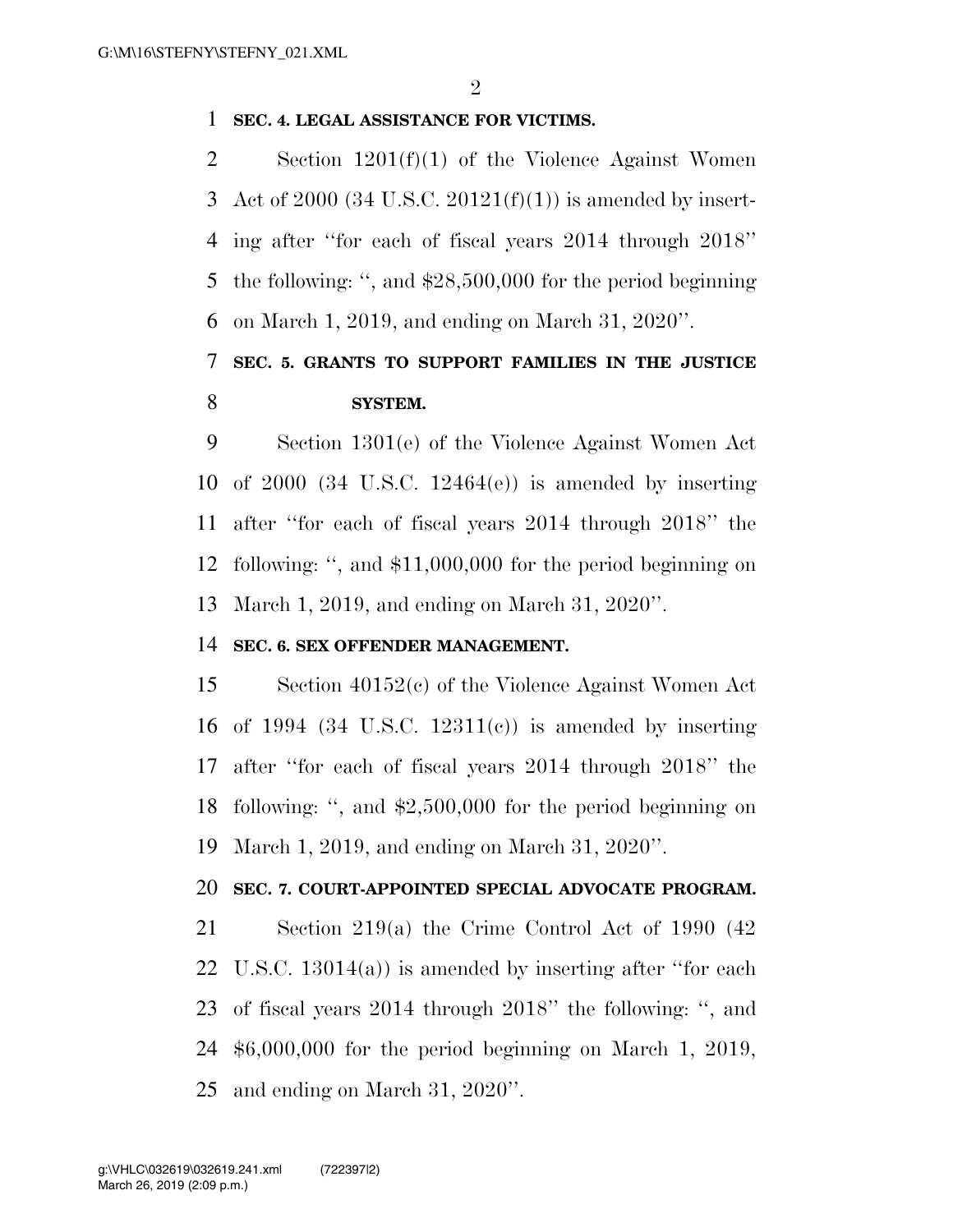|               | 1 SEC. 8. RURAL DOMESTIC VIOLENCE, DATING VIOLENCE, |
|---------------|-----------------------------------------------------|
| $\mathcal{L}$ | SEXUAL ASSAULT, STALKING, AND CHILD                 |
| -3            | ABUSE ENFORCEMENT ASSISTANCE.                       |
|               | Section $40295(e)(1)$ of the Violence Against Women |

 Act of 1994 (34 U.S.C. 12341(e)(1)) is amended by in- serting after ''for each of fiscal years 2014 through 2018'' the following: '', and \$25,000,000 for the period beginning on March 1, 2019, and ending on March 31, 2020''.

## **SEC. 9. GRANTS FOR ENHANCED TRAINING AND SERVICES TO END ABUSE LATER IN LIFE.**

 Section 40801(b)(5) of the Violence Against Women Act of 1994 (34 U.S.C. 12421(b)(5)) is amended by in- serting after ''for each of fiscal years 2014 through 2018'' the following: '', and \$4,500,000 for the period beginning on March 1, 2019, and ending on March 31, 2020''.

### **SEC. 10. CREATING HOPE THROUGH OUTREACH, OPTIONS,**

 **SERVICE, AND EDUCATION FOR CHILDREN AND YOUTH GRANTS.** 

 Section 41201(f) of the Violence Against Women Act of 1994 (34 U.S.C. 12451(f)) is amended by inserting after ''for each of fiscal years 2014 through 2018'' the following: '', and \$7,500,000 for the period beginning on March 1, 2019, and ending on March 31, 2020''.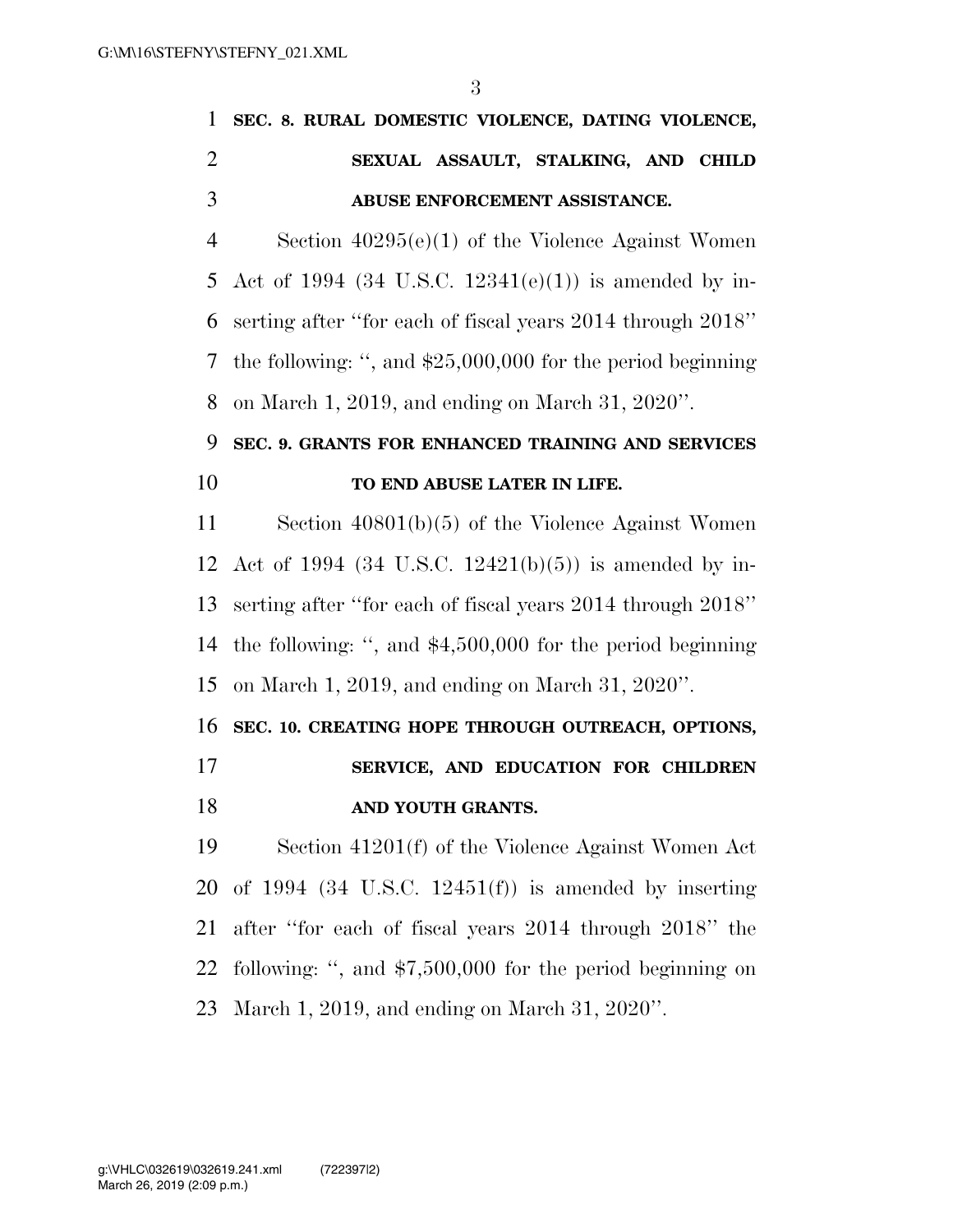## **SEC. 11. GRANTS TO COMBAT VIOLENT CRIMES ON CAM-PUSES.**

 Section 304(e) of the Violence Against Women and Department of Justice Reauthorization Act of 2005 (34 U.S.C. 20125(e)) is amended by inserting after ''for each of fiscal years 2014 through 2018'' the following: '', and \$6,000,000 for the period beginning on March 1, 2019, and ending on March 31, 2020''.

### **SEC. 12. STUDY CONDUCTED THROUGH THE CENTERS FOR**

### **DISEASE CONTROL AND PREVENTION.**

 Section 402(c) of the Violence Against Women and Department of Justice Reauthorization Act of 2005 (42 U.S.C. 280b–4(c)) is amended by inserting after ''for each of fiscal years 2014 through 2018'' the following: '', and \$500,000 for the period beginning on March 1, 2019, and ending on March 31, 2020''.

## **SEC. 13. SAVING MONEY AND REDUCING TRAGEDIES THROUGH PREVENTION.**

 Section 41303(f) of the Violence Against Women Act of 1994 (34 U.S.C. 12463(f)) is amended by inserting after ''for each of fiscal years 2014 through 2018'' the following: '', and \$7,500,000 for the period beginning on March 1, 2019, and ending on March 31, 2020''.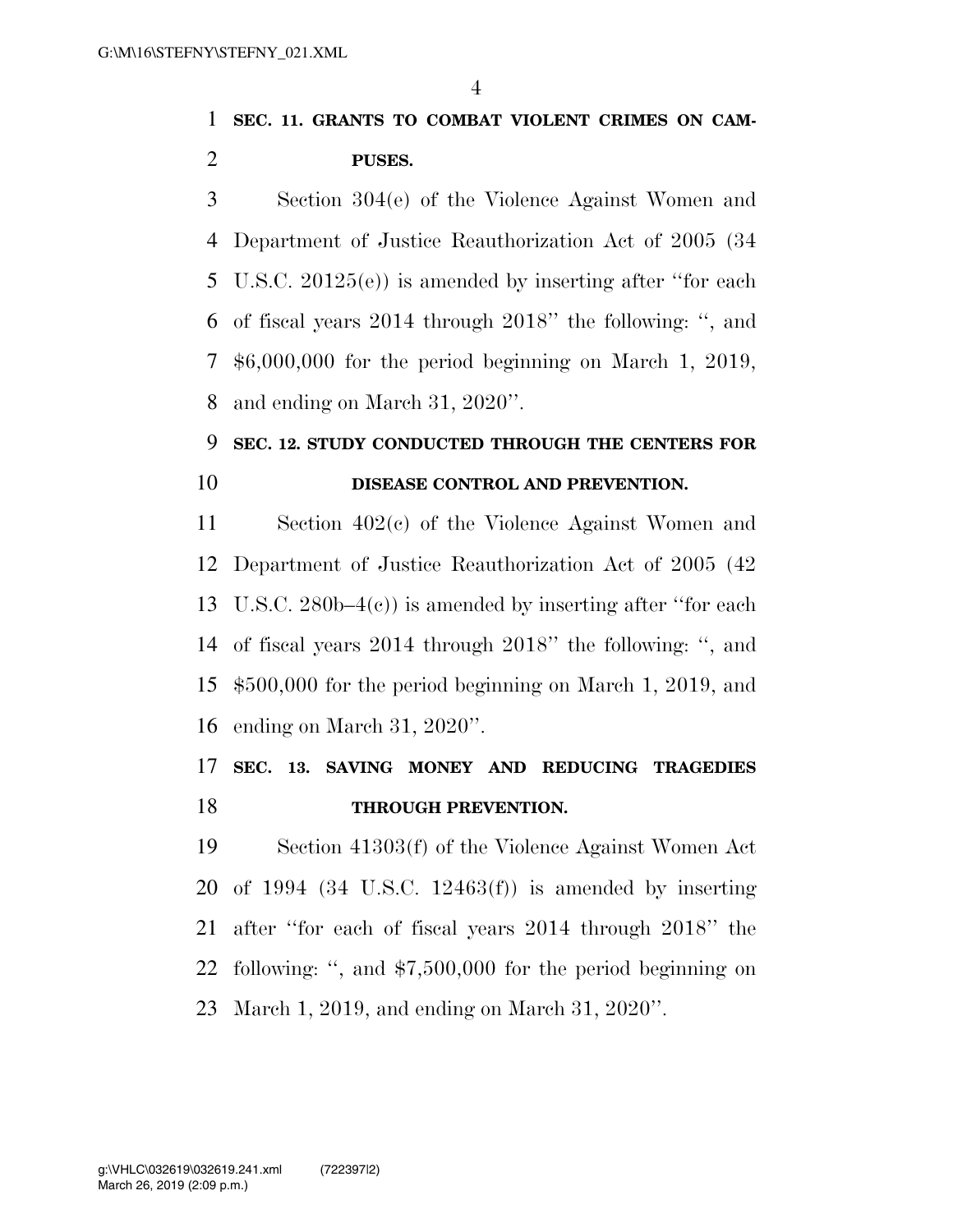## **SEC. 14. ADDRESSING THE HOUSING NEEDS OF VICTIMS OF DOMESTIC VIOLENCE, DATING VIOLENCE, SEXUAL ASSAULT, AND STALKING.**

 (a) COLLABORATIVE GRANTS TO INCREASE THE LONG-TERM STABILITY OF VICTIMS.—Section 41404(i) of the Violence Against Women Act of 1994 (34 U.S.C. 12474(i)) is amended by inserting after ''for each of fiscal years 2014 through 2018'' the following: '', and \$2,000,000 for the period beginning on March 1, 2019, and ending on March 31, 2020''.

 (b) GRANTS TO COMBAT VIOLENCE AGAINST WOMEN IN PUBLIC AND ASSISTED HOUSING.—Section 41405(g) of the Violence Against Women Act of 1994 (34 U.S.C. 12475(g)) is amended by inserting after ''for each of fiscal years 2014 through 2018'' the following: '', and \$2,000,000 for the period beginning on March 1, 2019, and ending on March 31, 20209''.

 **SEC. 15. NATIONAL RESOURCE CENTER ON WORKPLACE RESPONSES TO ASSIST VICTIMS OF DOMES-**

# **TIC AND SEXUAL VIOLENCE.**

 Section 41501(e) of the Violence Against Women Act of 1994 (34 U.S.C. 12501(e)) is amended by inserting after ''for each of fiscal years 2014 through 2018'' the following: '', and \$500,000 for the period beginning on March 1, 2019, and ending on March 31, 2020''.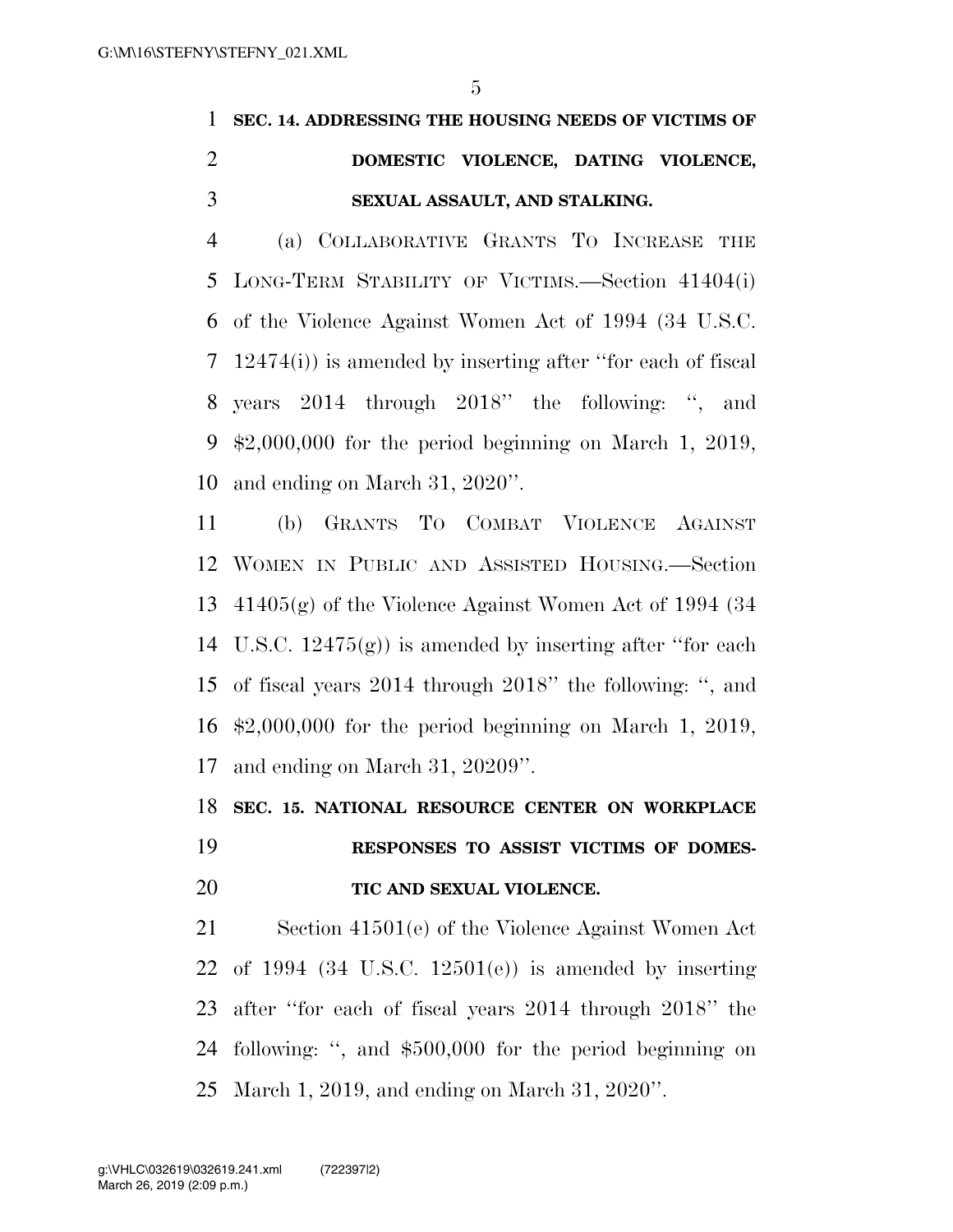## **SEC. 16. GRANTS FOR TRIBAL JURISDICTION OVER CRIMES OF DOMESTIC VIOLENCE.**

 Section 204 of Public Law 90–284 (25 U.S.C. 1301 et seq.) (commonly known as the ''Indian Civil Rights Act of 1968'') is amended by inserting after ''for each of fiscal years 2014 through 2018'' the following: '', and \$2,500,000 for the period beginning on March 1, 2019, and ending on March 31, 2020,''.

## **SEC. 17. ANALYSIS AND RESEARCH ON VIOLENCE AGAINST INDIAN WOMEN.**

 Section 905(b)(2) of the Violence Against Women and Department of Justice Reauthorization Act of 2005 (28 U.S.C. 534 note) is amended by inserting after ''for each of fiscal years 2014 through 2018'' the following: '', and \$500,000 for the period beginning on March 1, 2019, and ending on March 31, 2020,''.

### **SEC. 18. STALKER DATABASE.**

 Section 40603 of the Violence Against Women Act of 1994 (34 U.S.C. 12402) is amended by inserting after ''for fiscal years 2014 through 2018'' the following: '', and \$1,500,000 for the period beginning on March 1, 2019, and ending on March 31, 2020''.

### **SEC. 19. FEDERAL VICTIM ASSISTANCE REAUTHORIZATION.**

 Section 40114 of the Violence Against Women Act of 1994 (Public Law 103–322; 108 Stat. 1910) is amend-ed by inserting after ''for each of fiscal years 2014